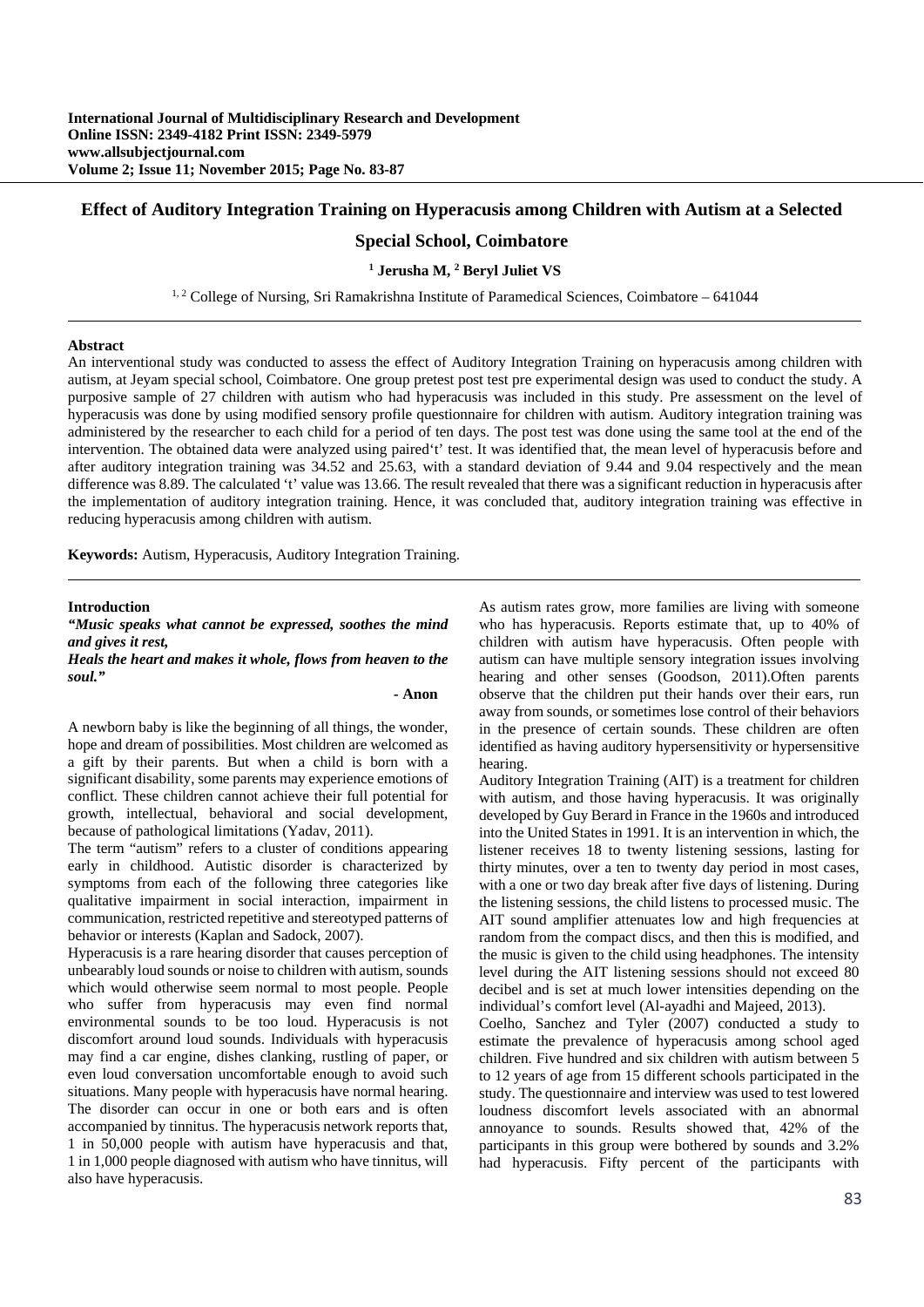hyperacusis had tinnitus and mild hearing loss in the left ear as an associated factor. Phonophobia was experienced by 9% of children. It was concluded that, hyperacusis in children is prevalent, and should be considered in clinical examinations.

### **Statement of the Problem**

Effect of Auditory Integration Training on Hyperacusis among Children with Autism at a Selected Special School, Coimbatore.

### **Objectives**

- Assessment on the level of hyperacusis among children with autism.
- Assessment on the level of hyperacusis after implementation of auditory integration training among children with autism.
- Comparison on the level of hyperacusis before and after implementation of auditory integration training.

# **Hypothesis**

H1-There is a significant difference in level of hyperacusis among children with autism before and after administering auditory integration training.

# **Materials and Methods**

**Research Approach: Ouantitative Approach** 

**Research Design:** One group pretest post test pre experimental design.

**Research Setting:** The study was conducted at Jeyam Special School, managed by a private organization located at Gandipuram in Coimbatore. The total strength of the school is 70. Children with mental retardation, autism, cerebral palsy, learning disabilities and attention deficit hyperactivity disorder attend this school. These children gain special education like rehabilitation training, vocational therapy and occupational therapy as a routine every day.

**Population:** The target population of the study was children with autism between the age group of 3 to 16 years. The accessible population was 43 children with autism attending Jeyam special school.

**Sampling:** Using convenient sampling technique, 27 children were included for the main study.

### **Criteria for Sample Selection Inclusion criteria**

 Autistic children between the age group of 3 to 16 years with hyperacusis.

# **Exclusion criteria**

- Children with autism associated with seizure disorder and hyperactivity.
- Children with severe autism.



**Fig 1:** Schematic Representation of the Research Variables

# **Tool for Data Collection**

The following materials were used for the study.

- Questionnaire on Demographic Profile
- Modified Sensory Profile Questionnaire

# **Questionnaire on Demographic Profile**

Demographic data consists of personal information about the child such as, age of the child, gender and number of siblings. It also included caretaker's data like gender, education, relationship of caretaker with the child, consanguinity and detail on special training on caring for children with autism,

data regarding disability of child including age at diagnosis, duration of special schooling and history of audiometric investigation.

# **Modified Sensory Profile Questionnaire**

The modified sensory profile questionnaire was created in 1991 by Winnie Dunn. It is a questionnaire to evaluate the auditory sensory processing on daily activities and functional performance of children. It consisted of 18 items. It was administered to the caretakers of children with hyperacusis.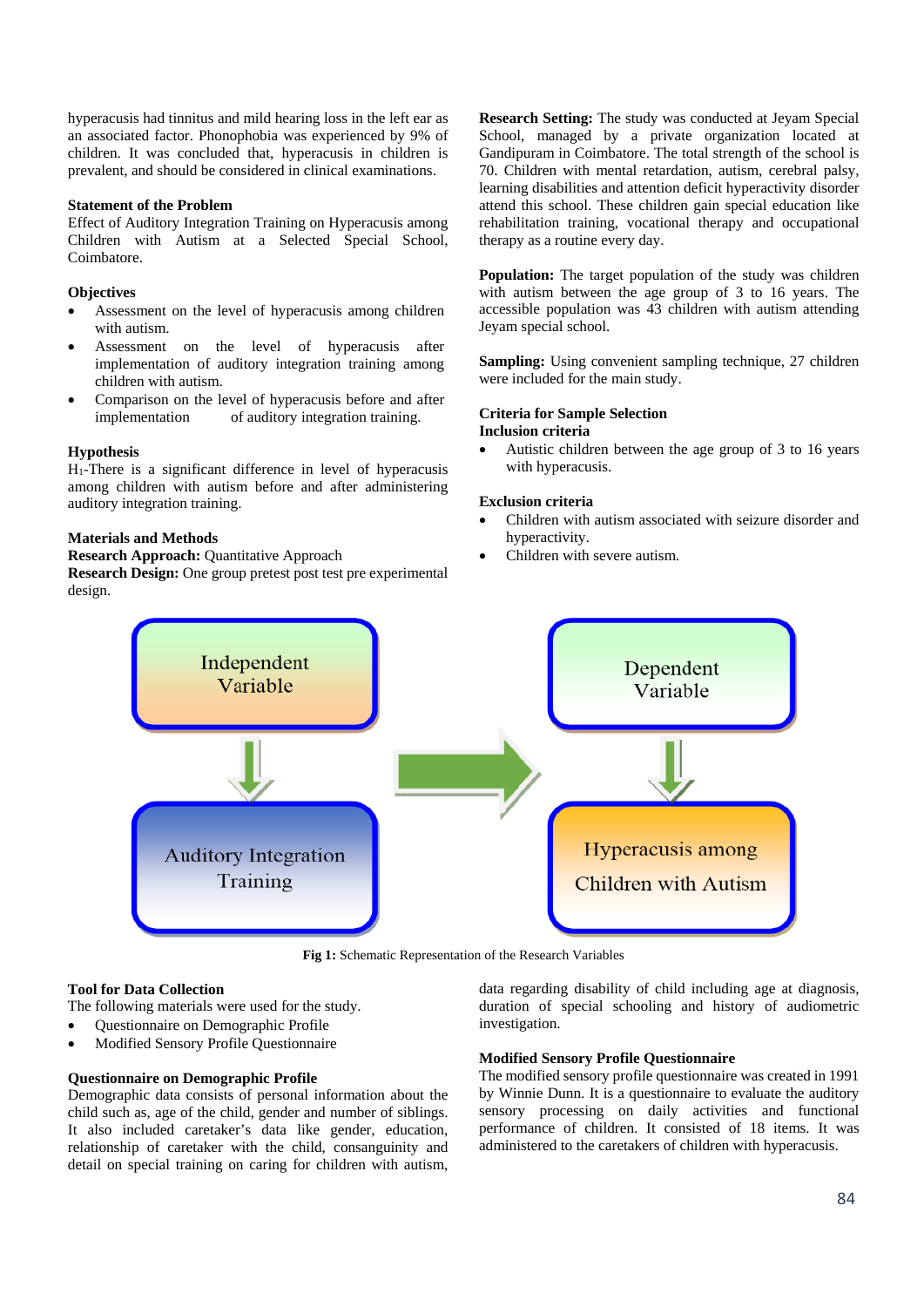#### **Scoring**

Each item was scored on a five point Likert scale ranging from 0 to 4. The scores were calculated as '0' for never, '1' for seldom, '2' for occasionally, '3' for frequently and '4' for always. The total score was calculated by adding the scores of each answer. The maximum score was  $72$  and minimum score was  $0.$ 

#### **Score Interpretation**

The scores were interpreted as follows 1 to 24: Mild hyperacusis 25 to 48: Moderate hyperacusis 49 to 72: Severe hyperacusis

# **Techniques of Intervention Auditory Integration Training**

Auditory integration training was introduced in United States in 1990 by Guy Berrad. AIT is an intervention that is used for individuals who have difficulty with auditory perception, discrimination, processing, and hyper or hyposensitivity to sounds. The training involves, making the child listen to high frequency sounds alternating with low frequency sounds, to improve their tolerance to sounds. High frequency sounds included natural sounds such as chirping of birds, running water, wind, frogs, insects, whistle, infant's scream as well as child's voice. Low frequency sounds included deep man's voice, thunder sound, tiger roaring, sounds from electrical appliances and vehicles. Auditory integration training was administered by the researcher to each child for a period of ten days. It consisted of two sessions per day, separated by minimum of three hours interval. Each session of auditory integration training lasted for thirty minutes. The high and low frequency sounds were carefully selected by the investigator.

#### **Procedure**

- A safe and calm environment was provided for auditory integration training.
- The child was made to sit in a comfortable position.
- The child was allowed to listen to the sounds using electronic device which randomly switches high frequencies and low frequencies.
- Auditory integration training was administered by the researcher to each child for a period of ten days. It consisted of two sessions per day, separated by minimum of three hours interval. Each session of auditory integration training lasted for thirty minutes.
- During the first session, the child listened to modulated sounds at a very low volume. The volume was gradually raised over the course of twenty sessions.

### **Data Analysis and Interpretation**

Descriptive and inferential statistics were employed to analyze the data. Frequency and percentage were used to present the demographic characteristics. The level of hyperacusis was analyzed through mean, standard deviation and mean difference. Paired 't' test was used to analyze the difference between pre and post test level of hyperacusis. Chi square was used to analyze the association between the level of hyperacusis and selected demographic variables before auditory integration training.

Demographic data revealed that, 13 (48.15%) children were within the age group of 3 to 6 years, 12 (44.44%) children belonged to the age group of 7 to 10 years and 2 (7.41%) children were between 11 to 14 years of age. Sex distribution showed that, 20 (74.07%) of the children were males and 7 (25.93%) were females. Data revealed that, majority (70.37%) of children had one sibling, 1 (3.70%) child had 2 siblings and 7 (25.93%) were single children. Majority (88.89%) of caretakers were females and 3 (11.11%) were males. Data on educational status of parents revealed that, 14 (51.85%) caretakers were graduates, 7 (25.93%) had higher secondary education and 6 (22.22%) caretakers had a secondary education.

Information on relationship of caretakers showed that, 24  $(88.89%)$  of them were mothers and  $3(11.11%)$  were fathers of children with hyperacusis. Majority (81.48%) of the caretakers had not attended any training in caring for children with autism, and 5 (18.52%) caretakers had undergone training. Information on consanguinity reveled that, revealed that, majority (74.07%) of the caretakers had non consanguineous marriage, and 7 (25.93%) caretakers had a consanguineous marriage. Majority (77.78%) of children were diagnosed to have autism between 2-4 years of age and 6 (22.22%) children were diagnosed between 4-6 years of age.

Out of 27 children, 51.85% children were attending the special school between 3-5 years, and 13 (48.15%) children were attending the special school for less than 2 years.

**Table 1:** Level of Hyperacusis among Children with Autism before Auditory Integration Training

|       |                             |                            | $(n=27)$           |  |
|-------|-----------------------------|----------------------------|--------------------|--|
|       |                             | <b>No. of Participants</b> |                    |  |
| S. No | <b>Level of Hyperacusis</b> | <b>Frequency</b>           | Percentage $(\% )$ |  |
|       | Mild                        |                            | 18.51              |  |
|       | Moderate                    |                            | 66.67              |  |
|       | Severe                      |                            | 14 R 2             |  |

**Table 2:** Hyperacusis Scores of Children with Autism before Auditory Integration Training

|       |                           |                  | $(n=27)$           |  |  |
|-------|---------------------------|------------------|--------------------|--|--|
|       | <b>Hyperacusis Scores</b> | <b>Pretest</b>   |                    |  |  |
| S. No |                           | <b>Frequency</b> | Percentage $(\% )$ |  |  |
|       | $1 - 12$                  |                  |                    |  |  |
|       | $13 - 24$                 |                  | 18.52              |  |  |
|       | $25 - 36$                 | 12               | 44.44              |  |  |
|       | $37 - 48$                 |                  | 22.22              |  |  |
|       | $49 - 60$                 |                  | 14.82              |  |  |
|       | $61 - 72$                 |                  |                    |  |  |

**Table 3:** Level of Hyperacusis among Children with Autism after Auditory Integration Training

|       |                             |                     | $(n=27)$           |  |  |
|-------|-----------------------------|---------------------|--------------------|--|--|
|       |                             | No. of participants |                    |  |  |
| S. No | <b>Level of Hyperacusis</b> | <b>Frequency</b>    | Percentage $(\% )$ |  |  |
|       | Mild                        |                     | 48.15              |  |  |
|       | Moderate                    |                     | 48.15              |  |  |
|       | Severe                      |                     | 03.70              |  |  |

 $(1 - 27)$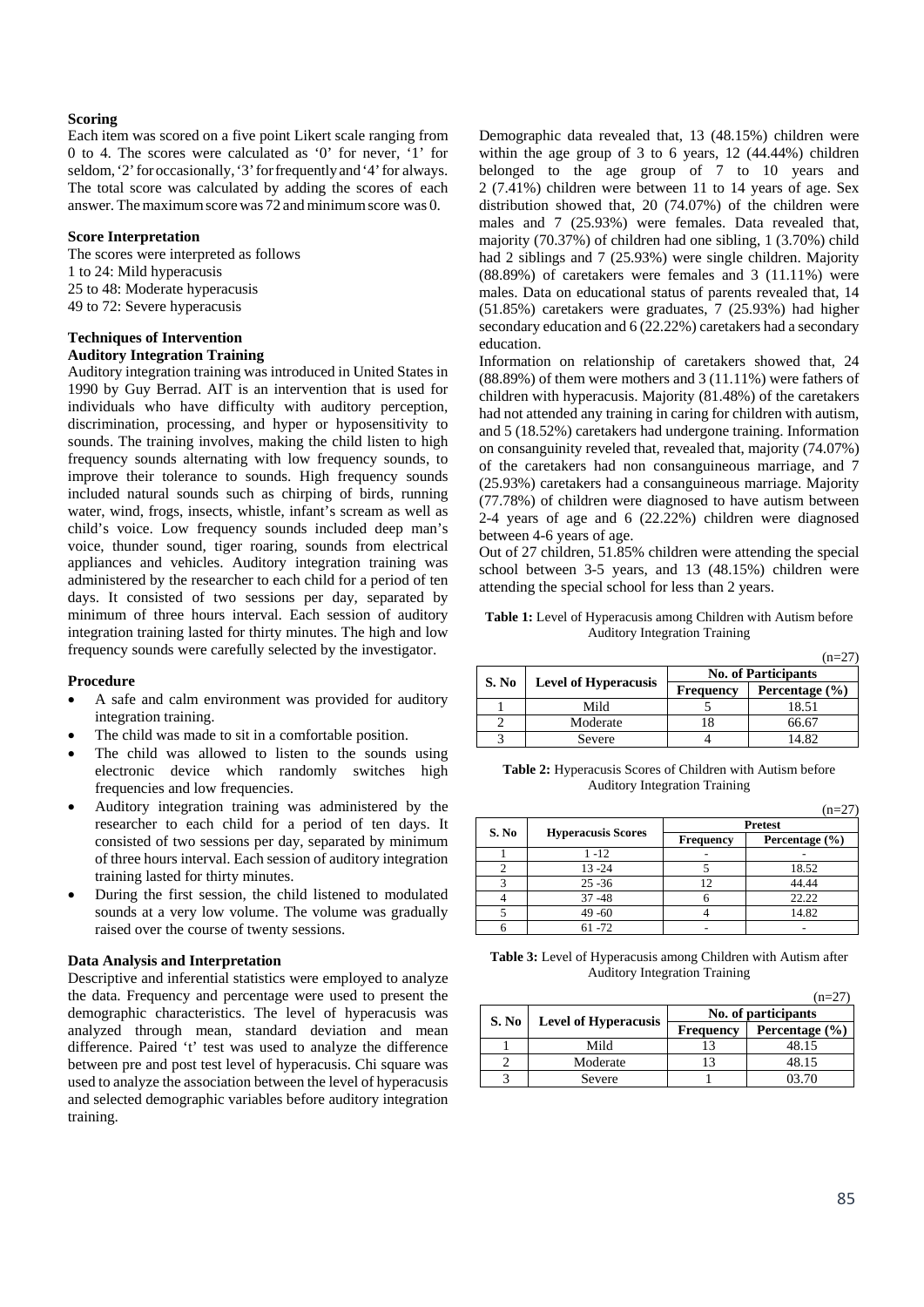|       | $(n=27)$                  |                  |                |  |  |
|-------|---------------------------|------------------|----------------|--|--|
|       | <b>Hyperacusis Scores</b> | Post test        |                |  |  |
| S. No |                           | <b>Frequency</b> | Percentage (%) |  |  |
|       | 1 -12                     |                  | 3.70           |  |  |
|       | $13 - 24$                 | 12               | 44.44          |  |  |
|       | $25 - 36$                 |                  | 33.33          |  |  |
|       | $37 - 48$                 |                  | 14.82          |  |  |
|       | $49 - 60$                 |                  | 3.70           |  |  |
|       | $61 - 72$                 |                  |                |  |  |

**Table 4:** Hyperacusis Scores of Children with Autism after Auditory Integration Training

**Table 5:** Comparison on Level of Hyperacusis before and after auditory integration training

|       |                             |           |                    |           | $(n = 27)$         |  |
|-------|-----------------------------|-----------|--------------------|-----------|--------------------|--|
| S. No | <b>Level of hyperacusis</b> |           | Pre test           | Post test |                    |  |
|       |                             | Frequency | Percentage $(\% )$ | Frequency | Percentage $(\% )$ |  |
|       | Mild                        |           | 18.51              |           | 48.15              |  |
|       | Moderate                    | 18        | 66.67              |           | 48.15              |  |
|       | Severe                      |           | 14.82              |           | 3.70               |  |

**Table 6:** Hyperacusis Scores of Children with Autism Before and After Auditory Integration Training

|       |                           |           |                    |                  | $(n=27)$           |  |
|-------|---------------------------|-----------|--------------------|------------------|--------------------|--|
| S. No | <b>Hyperacusis scores</b> |           | <b>Pretest</b>     | Post test        |                    |  |
|       |                           | Frequency | Percentage $(\% )$ | <b>Frequency</b> | Percentage $(\% )$ |  |
|       | 1 - 12                    |           |                    |                  | 3.70               |  |
|       | $13 - 24$                 |           | 18.52              |                  | 44.44              |  |
|       | $25 - 36$                 |           | 44.44              |                  | 33.33              |  |
|       | $37 - 48$                 |           | 22.22              |                  | 14.82              |  |
|       | $49 - 60$                 |           | 14.82              |                  | 3.70               |  |
|       | $61 - 72$                 |           |                    |                  |                    |  |

**Table 7:** Effect of Auditory Integration Training on Hyperacusis among Children with Autism

|                     |       |                           | $(n=27)$               |                   |
|---------------------|-------|---------------------------|------------------------|-------------------|
| Test                | Mean  | <b>Standard Deviation</b> | <b>Mean difference</b> | $^{6+2}$<br>Value |
| Before intervention | 34.52 | 9.44                      | 8.89                   | $13.66***$        |
| After intervention  | 25.63 | 9.04                      |                        |                   |

\*\*\*Significant at 0.00l level